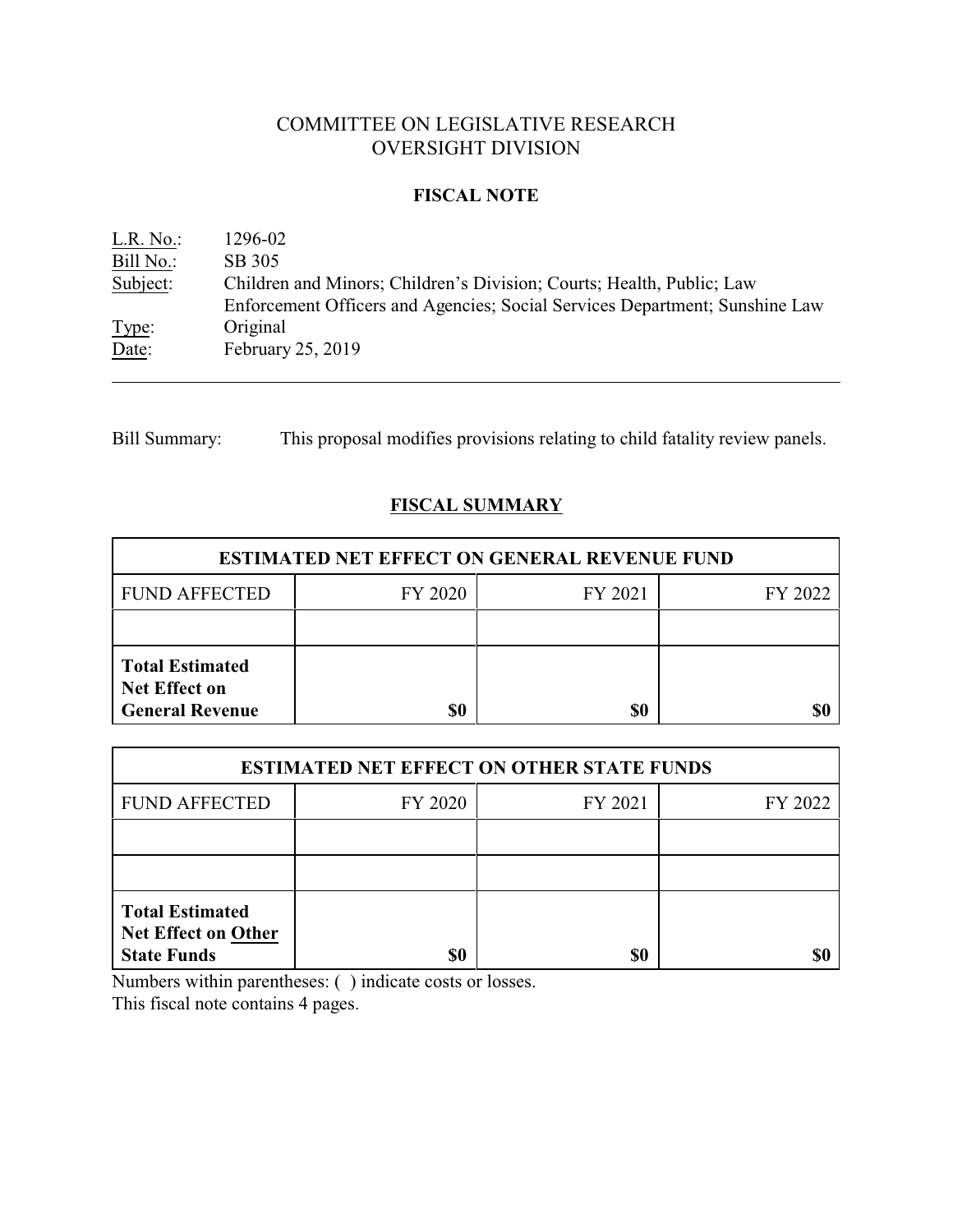L.R. No. 1296-02 Bill No. SB 305 Page 2 of 4 February 25, 2019

| <b>ESTIMATED NET EFFECT ON FEDERAL FUNDS</b>                        |         |         |         |  |
|---------------------------------------------------------------------|---------|---------|---------|--|
| <b>FUND AFFECTED</b>                                                | FY 2020 | FY 2021 | FY 2022 |  |
|                                                                     |         |         |         |  |
|                                                                     |         |         |         |  |
| <b>Total Estimated</b><br>Net Effect on All<br><b>Federal Funds</b> | \$0     | \$0     |         |  |

| <b>ESTIMATED NET EFFECT ON FULL TIME EQUIVALENT (FTE)</b>    |         |         |         |  |
|--------------------------------------------------------------|---------|---------|---------|--|
| <b>FUND AFFECTED</b>                                         | FY 2020 | FY 2021 | FY 2022 |  |
|                                                              |         |         |         |  |
|                                                              |         |         |         |  |
| <b>Total Estimated</b><br><b>Net Effect on</b><br><b>FTE</b> |         |         |         |  |

 $\Box$  Estimated Net Effect (expenditures or reduced revenues) expected to exceed \$100,000 in any of the three fiscal years after implementation of the act.

| <b>ESTIMATED NET EFFECT ON LOCAL FUNDS</b> |         |         |         |  |
|--------------------------------------------|---------|---------|---------|--|
| <b>FUND AFFECTED</b>                       | FY 2020 | FY 2021 | FY 2022 |  |
| <b>Local Government</b>                    | \$0     | \$0     | \$0     |  |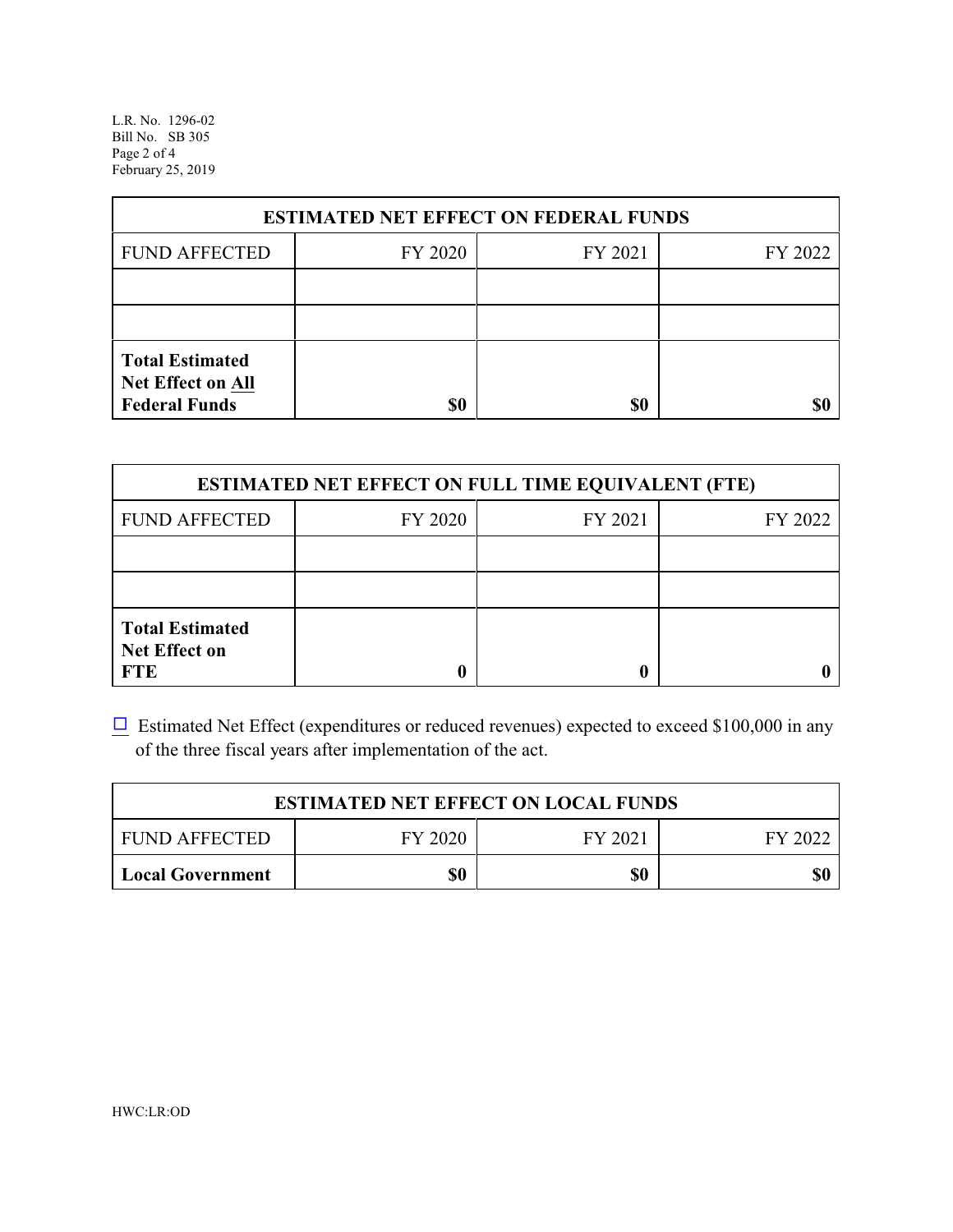L.R. No. 1296-02 Bill No. SB 305 Page 3 of 4 February 25, 2019

#### **FISCAL ANALYSIS**

#### ASSUMPTION

#### §§210.192, 210.194 and 210.195 - Child fatality review panels

**Oversight** notes that the **Department of Health and Senior Services (DHSS)** and the **Department of Social Services (DSS)** have stated the proposal would not have a direct fiscal impact on their organizations. Oversight does not have any information to the contrary. Therefore, Oversight will reflect a zero impact in the fiscal note for these organizations.

**Oversight** notes provisions in 210.194.4 provide that the State Technical Assistance Team (STAT) shall make nonidentifiable, aggregate data on child fatalities publicly available. Officials from the DSS state that child fatality data is already loaded in an on-line database. The deidentification process is built into the current software used and as a result there would be no fiscal impact for the provisions of this proposal.

**Oversight** notes provisions in 210.192.3 removes language that requires the DHSS to analyze the child fatality review panel reports and periodically prepare epidemiological reports which describe the incidence, causes, location and other factors pertaining to childhood deaths. DHSS officials indicate there will be no cost savings with the removal of these provisions because the DHSS has not been preparing reports as the state Child Facility reports are already covering this information on an annual basis. DHSS does provide the linkages of birth and death records to the State Child Fatality report and will continue to do so. DHSS also provides information through the annual vital statistics report on causes of death and location, but that is a public health surveillance requirement and would not be affected by this proposal. Finally, DHSS officials state the proposal to remove the requirement was done in order to remove a statutory obligation that is obsolete considering how reports have been and are currently published.

| FISCAL IMPACT - State Government | FY 2020<br>$(10 \text{ Mo.})$ | FY 2021    | FY 2022                       |
|----------------------------------|-------------------------------|------------|-------------------------------|
|                                  | <u>\$0</u>                    | <u>\$0</u> | $\underline{\underline{\$0}}$ |
| FISCAL IMPACT - Local Government | FY 2020<br>$(10 \text{ Mo.})$ | FY 2021    | FY 2022                       |
|                                  | <u>\$0</u>                    | <u>\$0</u> | <u>\$0</u>                    |